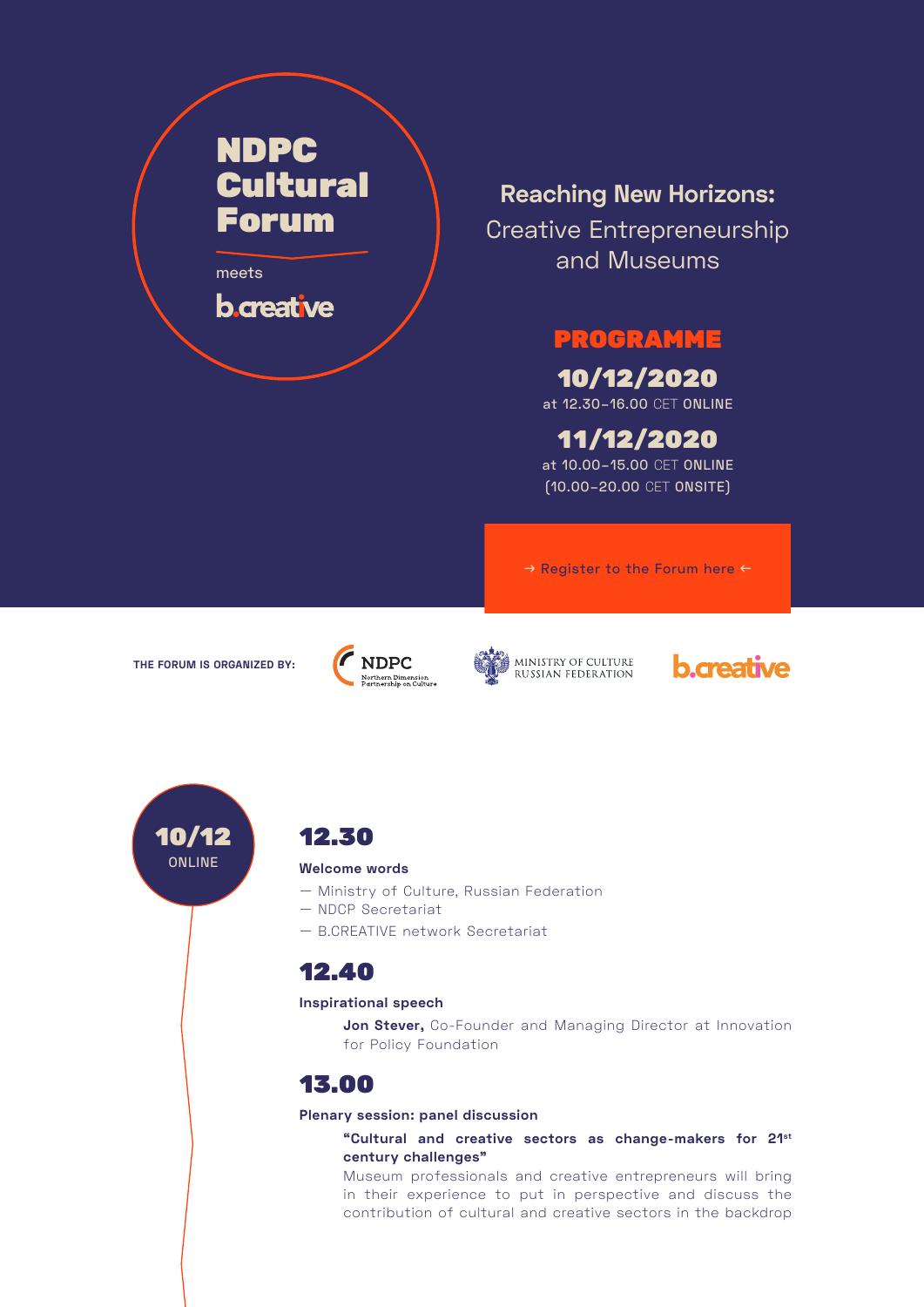of global challenges, including the pandemic, preservation of the environment, social cohesion and new technologies.

#### **pa n e l l i sts:**

**Ineta Zelča-Sīmansone,** Museologist, Head of Creative Museum think-tank

**Elena Zelentsova,** Vice President, the Director of Urban Environment Development, Skolkovo Foundation

**Jani Joenniemi,** Founder of EARS

**Tere Badia,** Secretary General of Culture Action Europe

#### **m o d e r ato r:**

**Arthur Le Gall,** B.CREATIVE Treasurer/Director of KEA

### 14.00

#### **Matchmaking**

Spontaneous 'dates' between participants (peers, cultural and creative industries' representatives, speakers and organizations from all around the region) according to their interest and availability.



**Break**

### 14.45

#### **Parallel workshops**

#### **WORKSHOP 1: Creative ecosystems**

Bring in your experience and discuss with other delegates and speakers from creative, business and policy backgrounds what defines a creative ecosystem and what can be done to drive change in the places we live in.

**MODERATION: Külli Hansen, Project manager,** Tartu Centre for Creative Industries

#### **WORKSHOP 2: Finding common grounds for collaboration between museum and creative communities**

Starting from participants' successful and unfruitful experiences we will draw together a common possible path between creatives and museums: what are the challenges, how can we improve the communication and the relationships?

**MODERATION: Clémentine Daubeuf, Associate** Director at KEA

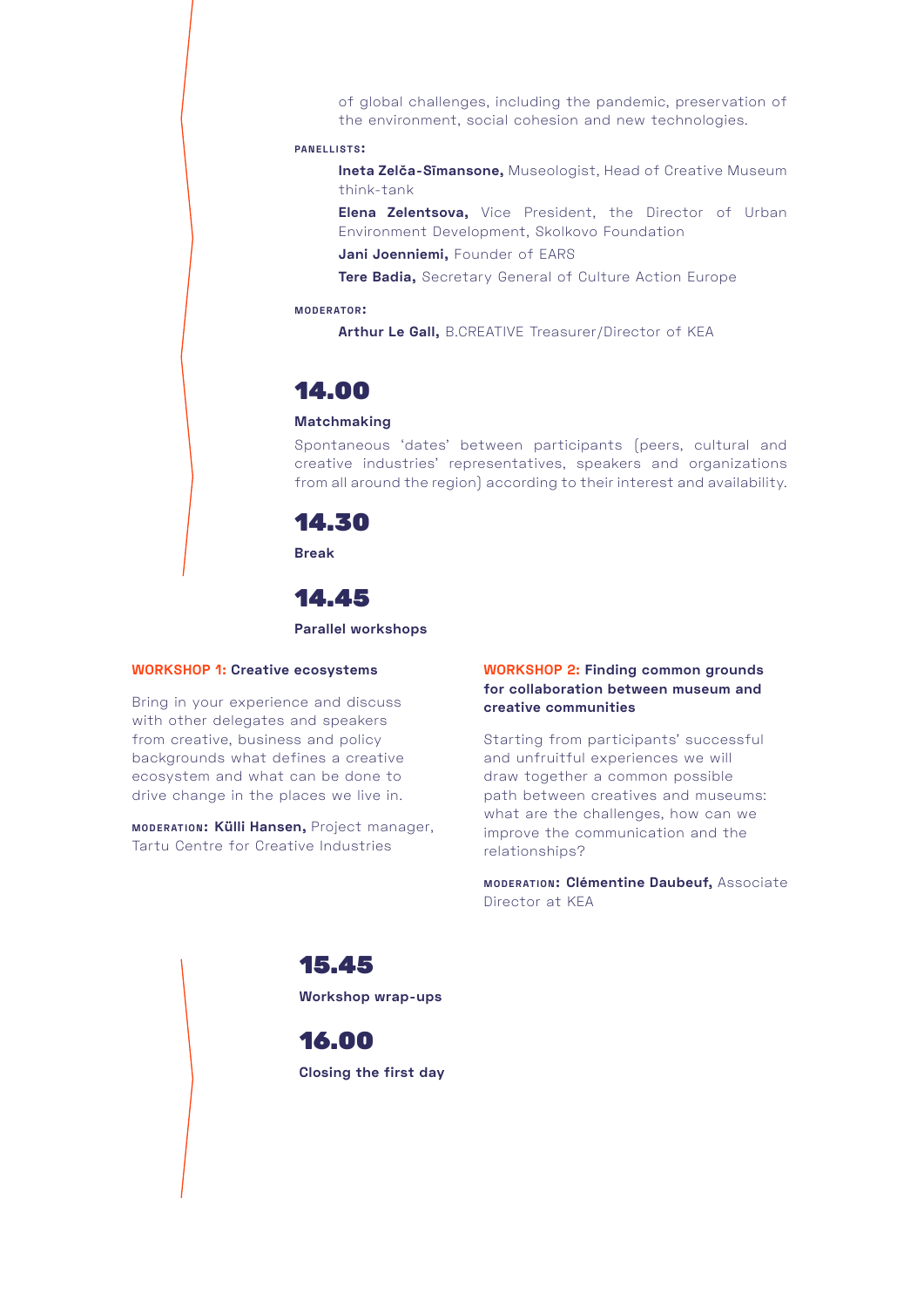## 10.00

#### **Opening and panel discussion**

#### **"Innovating inside and outside the museum"**

How can the museum adapt to new social, environmental, technological and now sanitary context? What are the opportunities? With speakers on the verge of design, art and technology, this panel casts a new light on both the role of the museum as a social and creative space and relations with its local or international community and the wider cultural and creative sector.

#### **PANELLISTS:**

**Riitta Kaivosoja,** Director General, Department of Art and Cultural Policy, Ministry of Education and Culture of Finland

**Tarja Halonen,** Chairperson of the Board of Directors of the Finnish National Gallery

**Zuzanna Stanska,** Founder of DailyArt

**Sergiu Ardelean,** Co-founder and CEO at Artivive

Other panelists TBC

#### **m o d e r ato r:**

**Alla Manilova,** the State Secretary, Deputy Minister of Culture of the Russian Federation

## 11.30

#### **Inspirational speech**

**Making your museum digital**

**Ott Sarapuu,** Partner at exhibition design production company MOTOR, CEO of Proto Invention Factory

|       | <b>ONLINE</b>                                                                                                                                                                                                                                                    | <b>ONSITE</b>                                                          |
|-------|------------------------------------------------------------------------------------------------------------------------------------------------------------------------------------------------------------------------------------------------------------------|------------------------------------------------------------------------|
| 11.50 | <b>Matchmaking</b><br>Continuation of spontaneous<br>'dates' between participants (peers,<br>cultural and creative industries'<br>representatives, speakers and<br>organizations from all around the<br>region) according to their interest<br>and availability. | <b>Break</b>                                                           |
| 12.30 | <b>Break</b>                                                                                                                                                                                                                                                     |                                                                        |
| 13.00 | <b>Parallel online workshops</b><br><b>WORKSHOP 1: Creating interactive</b><br>content for museums                                                                                                                                                               | <b>WORKSHOP 1: Innovating narrative</b><br>in museums: tips and tricks |
|       | <b>Special hands-on Augmented Reality</b><br>Art workshop with Artivive (2 hours).<br>With this workshop you will learn<br>what Augmented Reality Art is, how<br>you can use it to build a narrative,<br>and how people interact with it.                        |                                                                        |
|       | MODERATION: Sergiu Ardelean, Artivive<br>[AT]                                                                                                                                                                                                                    |                                                                        |